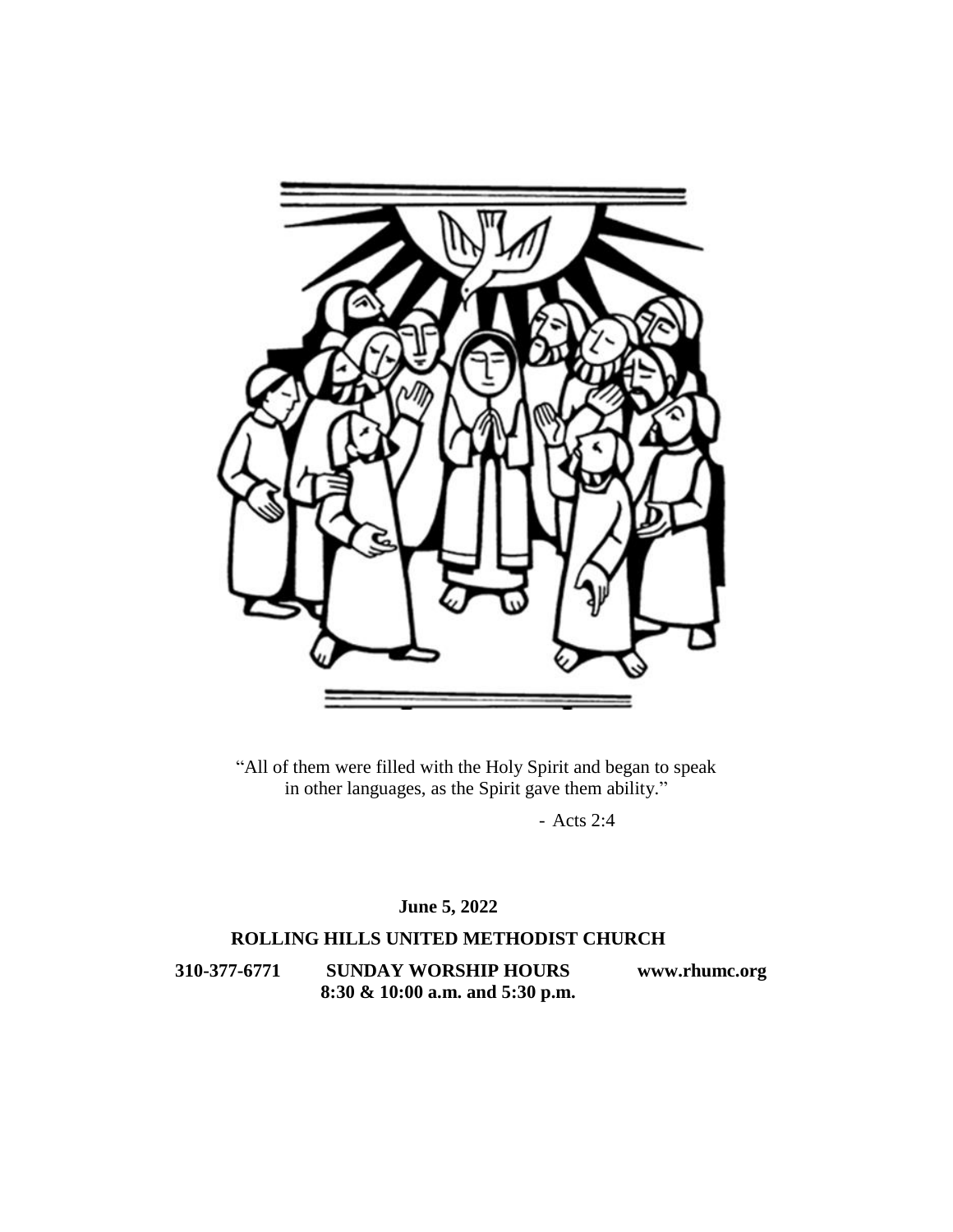# OUR CHURCH AT WORSHIP

June 5, 2022 **Pentecost** 8:30 and 10 a.m.

*As we gather we hope you will visit quietly with friends. Please silence cell phones.*

\*Standing - if comfortable

PRELUDE *"Prelude and Fugue in D Major"*, Op.35 – Mendelssohn Althea Waites

\*CALL TO WORSHIP *adapted from Psalm 104*

Leader: O Lord, how many and great are the things you have made.

 **People: In wisdom you have made them all.**

Leader: The eyes of all wait upon you, O Lord;

and you give them their food in due season;

 **People: You open your hand, and fill all things living with your goodness.**

\*HYMN #539 *"O Spirit of the Living God"* Everyone

**O Spirit of the living God, thou light and fire divine, Descend upon thy church once more, and make it truly thine. Fill it with love and joy and power, with righteousness and peace; Till Christ shall dwell in human hearts, and sin and sorrow cease.**

**Teach us to utter living words of truth which all may hear, The language all may understand when love speaks loud and clear; Till every age and race and clime shall blend their creeds in one, And earth shall form one family by whom thy will is done.**

PRAYER OF CONFESSION AND RENEWAL

 **Unison: God of grace, you poured out your Spirit upon your people and brought them out of confusion and into community. You broke through barriers of class and culture and made us one family of faith. Forgive us when we fail to see one another as brothers and sisters, when we fail to listen with the love you have shown us in Jesus Christ. Let your Spirit lead us back to each other and back to you. We pray in Christ**'**s name. Amen.**

## SILENT PRAYER

#### WORDS OF ASSURANCE Linda Fester

\*CONGREGATIONAL RESPONSE

**Holy, holy, holy, Lord God almighty! Early in the morning our song shall rise to Thee. Holy, holy holy! Merciful and mighty, God in three persons, blessed Trinity!**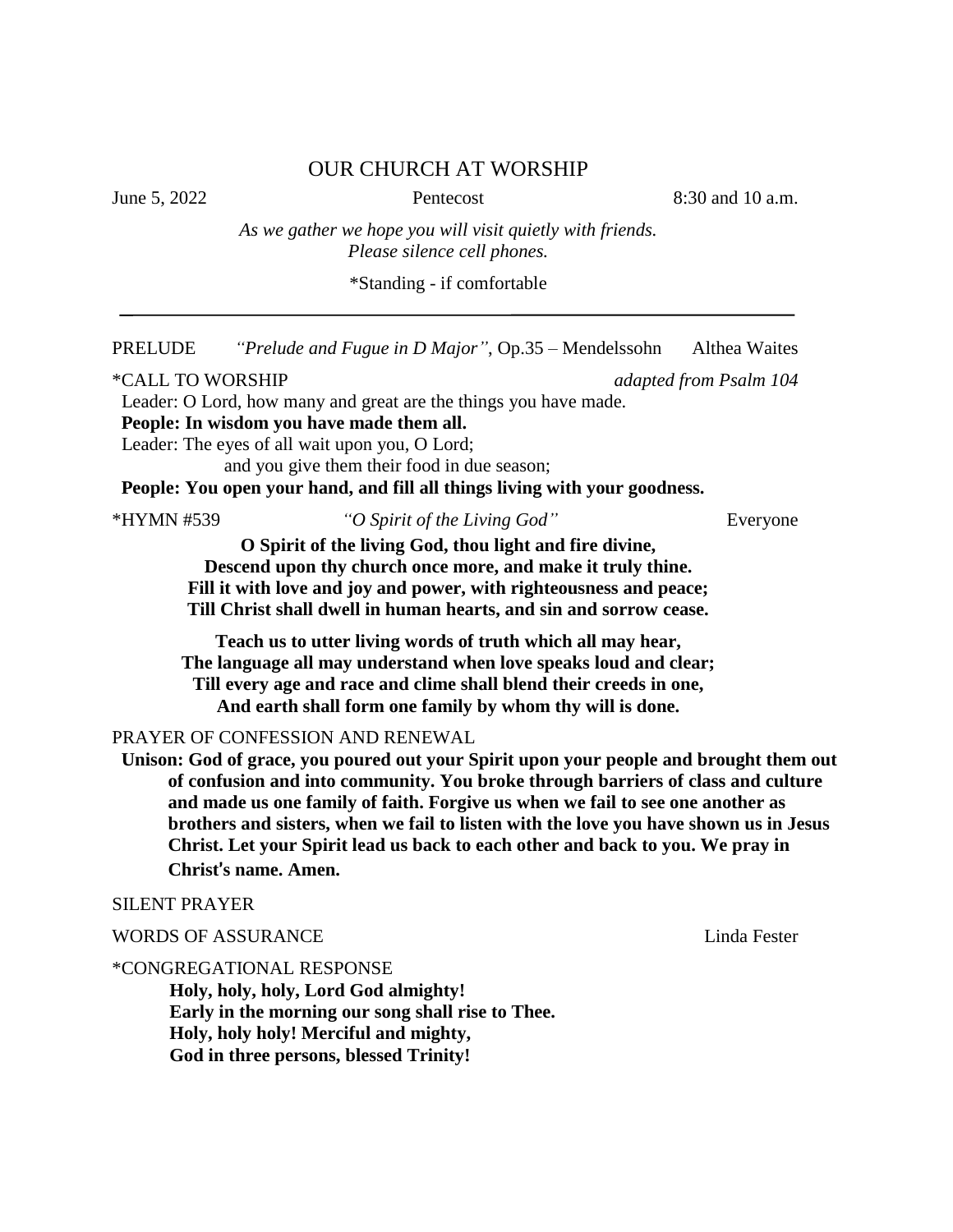# THE LIFE OF THE CHURCH *Welcome pads are at the seats closest to the center aisle. Please share your name and other helpful information and pass down the row. Afterward please return to the aisle seat.* THE WORD FOR CHILDREN *The children are invited to gather in front of the steps for a brief sermon and prayer. Afterward, they may leave for Sunday School or stay for the rest of the service.* ANTHEM *"Every Time I Feel the Spirit"* – arr. M. Hogan Chancel Choir Tenor DeForest Kirkwood PRAYER OF THANKSGIVING AND INTERCESSION April Herron THE LORD'S PRAYER **Our Father, who art in heaven, hallowed be thy name. Thy kingdom come, thy will be done on earth as it is in heaven. Give us this day our daily bread. And forgive us our trespasses, as we forgive those who trespass against us. And lead us not into temptation, but deliver us from evil, For thine is the kingdom, and the power, and the glory, forever. Amen.** OFFERING OUR GIFTS AND OURSELVES OFFERTORY Althea Waites \*DOXOLOGY #95 Everyone **Praise God from whom all blessings flow; Praise him all creatures, here below; Praise him above, ye heavenly host; Praise Father, Son and Holy Ghost. Amen.** SCRIPTURE Linda Fester Acts 2:1-18 The day of Pentecost Pg. 144, New Testament SERMON *"The End of Babel"* Jonathan Chute PRAYER OF THANKSGIVING April Herron Leader: The Lord be with you. **People: And also with you.** Leader: Lift up your hearts. **People: We lift them up to the Lord.** Leader: Let us give thanks to the Lord our God. **People: It is right to give God thanks and praise.** (the pastor will offer a prayer of thanksgiving and consecration, and the people shall say) **People: Amen.** SHARING THE BREAD AND CUP *(As you come forward to receive the elements, those wishing to make a communion offering may place their gifts in the baskets near the front of the two side aisles.)*

8:30 – Christel Bochard 10:00 – Mary Jane Schwebel